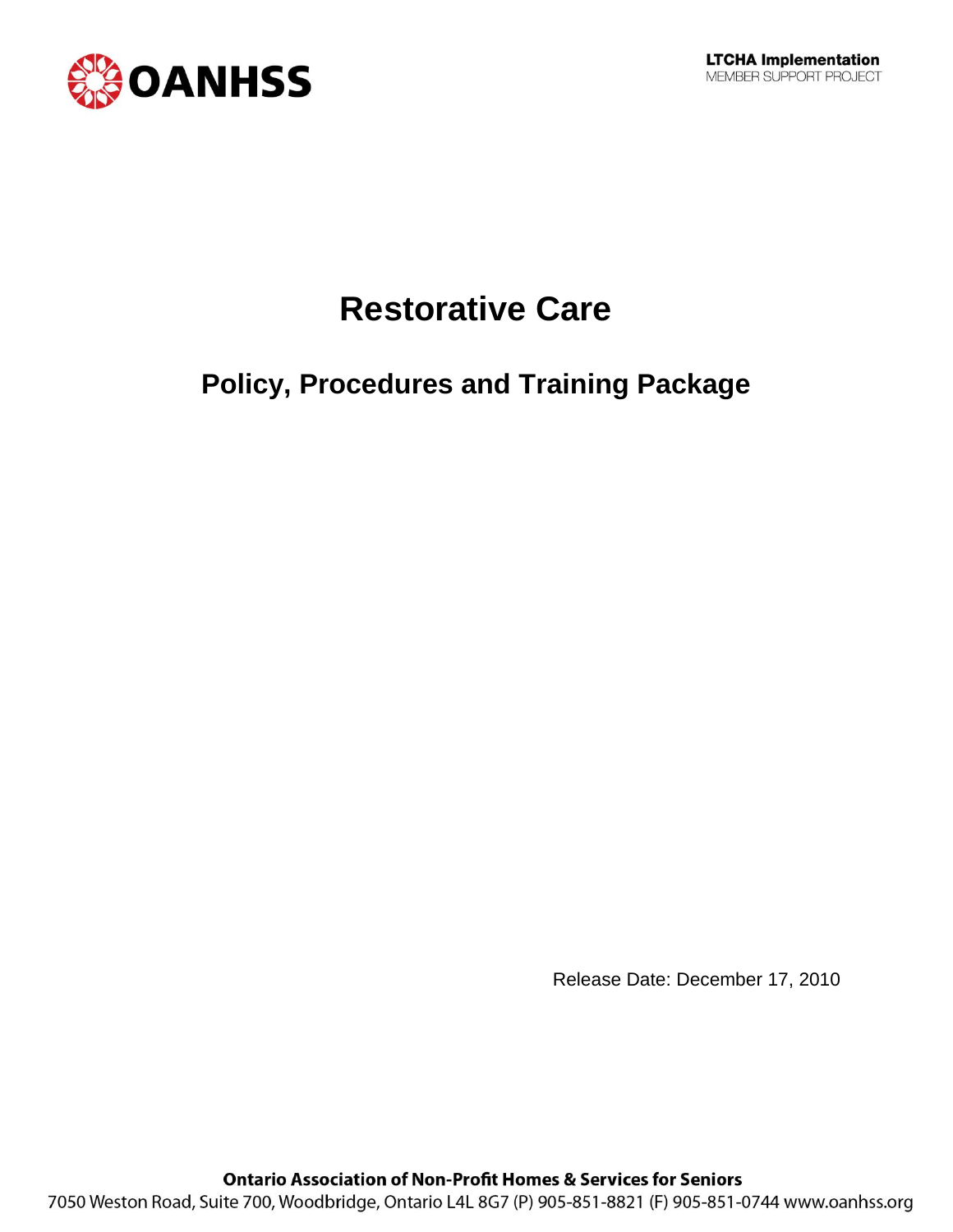#### **Disclaimer**

*The Ontario Association of Non-Profit Homes and Services for Seniors (OANHSS) Long-Term Care Homes Act (LTCHA) Implementation Member Support Project resources are confidential documents for OANHSS members only. Any review, retransmission, dissemination or other use of, or taking of any action in reliance upon this information, by persons or entities other than the intended recipients is prohibited without the approval of OANHSS.*

*The opinions expressed by the contributors to this work are their own and do not necessarily reflect the opinions or policies of OANHSS.*

*LTCHA Implementation Member Support Project resources are distributed for information purposes only. The Ontario Association of Non-Profit Homes and Services for Seniors is not engaged in rendering legal or other professional advice. If legal advice or other expert assistance is required, the services of a professional should be sought.*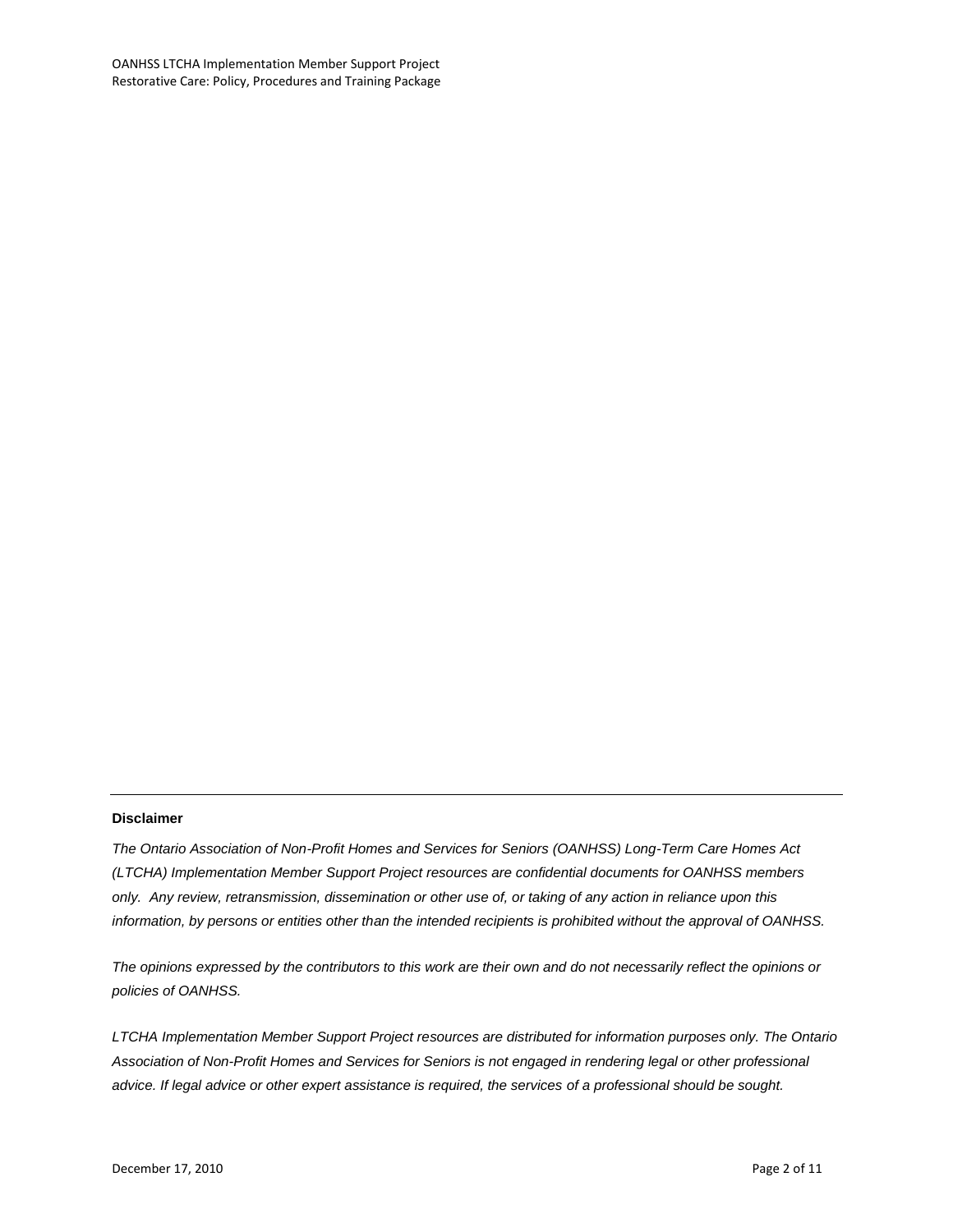## **Table of Contents**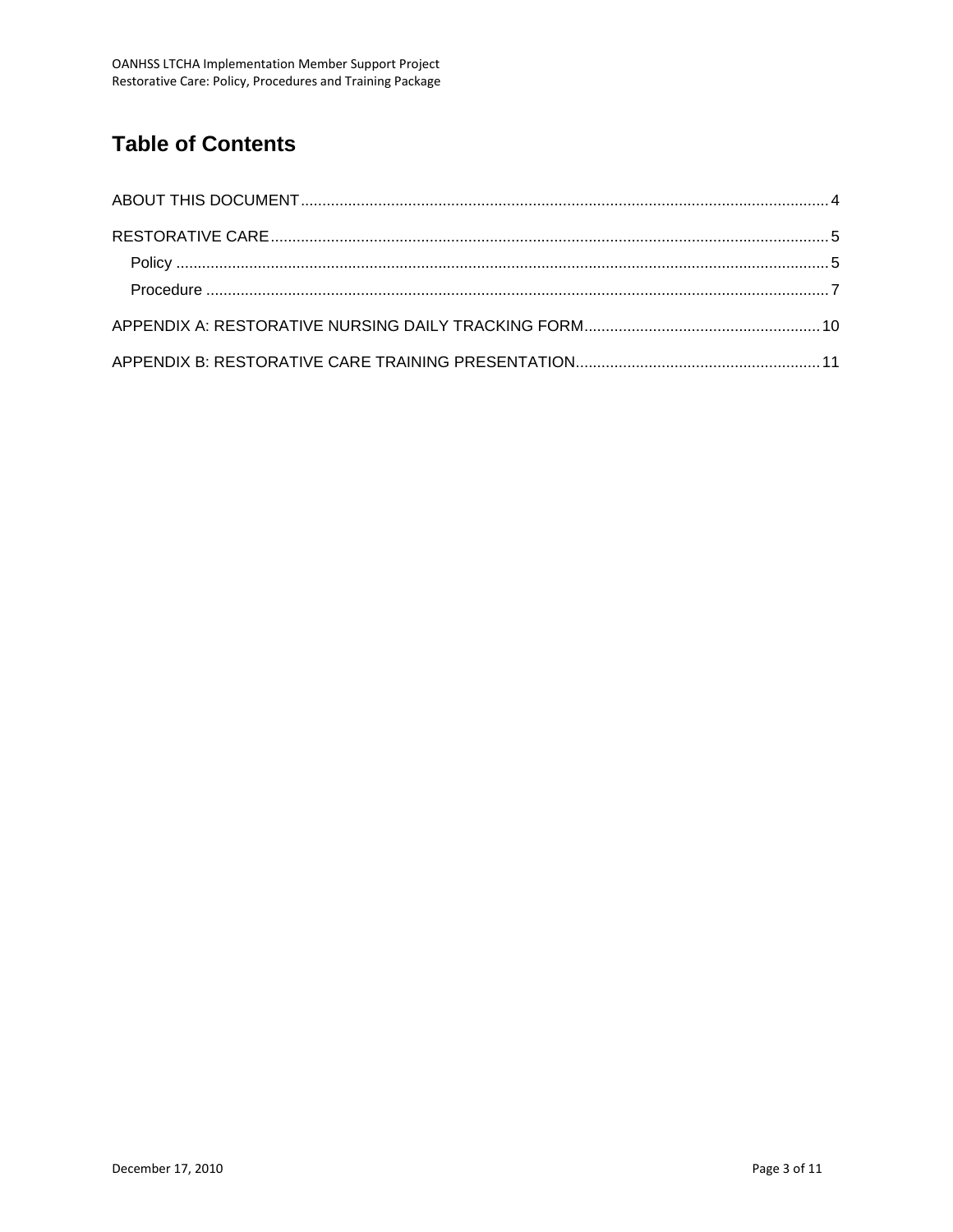### <span id="page-3-0"></span>**ABOUT THIS DOCUMENT**

The development and implementation of a policy and procedures for restorative care is a requirement of Regulation 79 of the *Long-Term Care Homes Act, 2007* (LTCHA). This document contains a sample policy, procedures and staff training materials and tools that meet the minimum requirements of the LTCHA and regulation.

This package is intended to be used as a resource for OANHSS member homes to modify and customize, as appropriate. This material can also be used by homes to review their current policies and procedures and compare content. Please note: The project team have compiled these materials during the fall of 2010, and as a result, the information is based on the guidance available at this time. Members will need to regularly review the Ministry of Health and Long-Term Care (MOHLTC) Quality Inspection Program Mandatory and Triggered Protocols to ensure that internal policies and procedures align to these compliance expectations.

#### **Acknowledgements**

OANHSS gratefully acknowledges the contribution of written practices, resources and tools used in the development of this package from Belmont House, Toronto.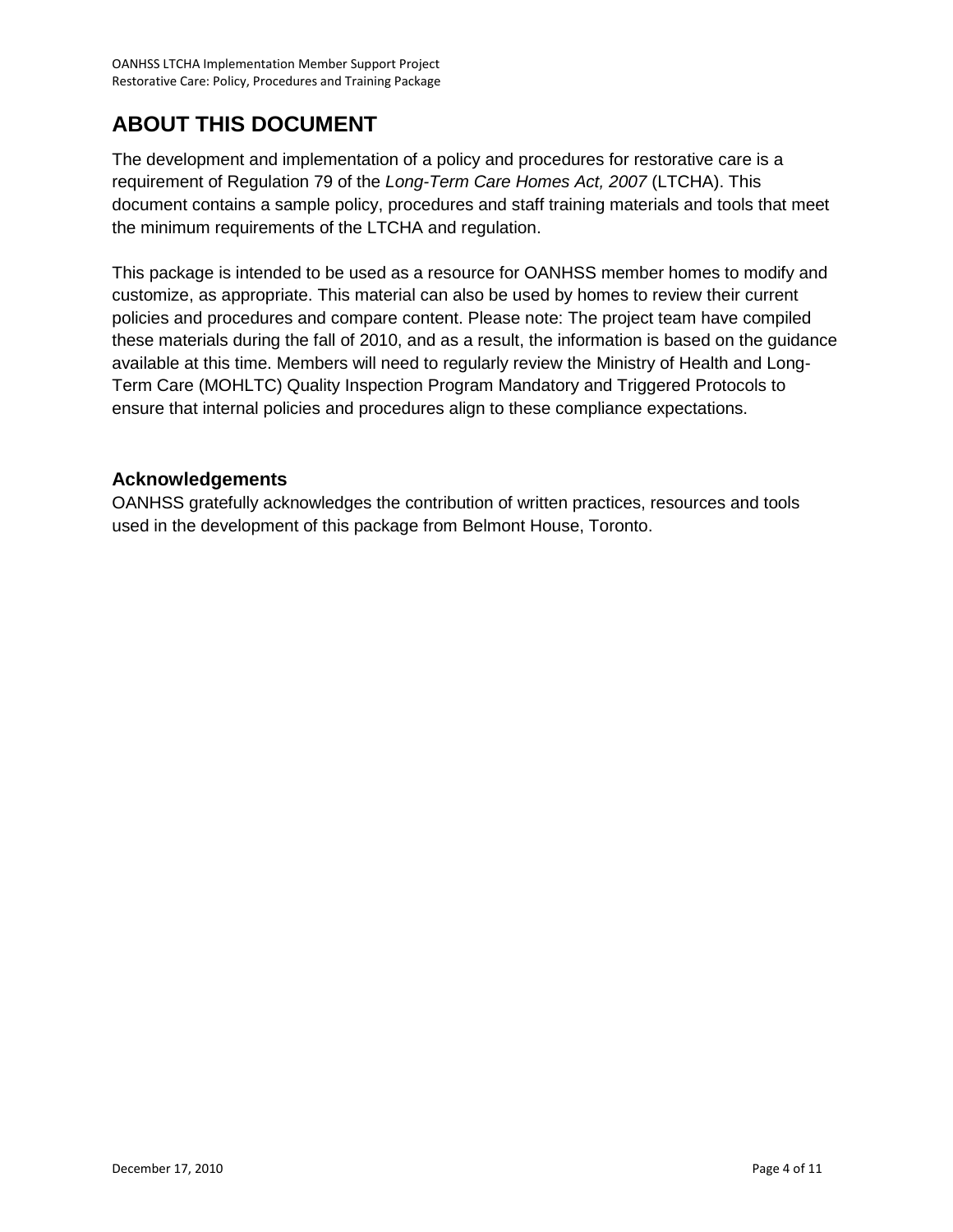## <span id="page-4-0"></span>**RESTORATIVE CARE**

### **Philosophy**

The fundamental principle of the Long-Term Care Homes Act, 2007, is that a long-term care home is primarily the home of its residents and is to be operated so that it is a place where residents may live with dignity and in security, safety and comfort and have their physical, psychological, social, spiritual and cultural needs adequately met. LTCHA, 2007, c. 8, s. 1.

Restorative Care Principles to be applied within a long-term care home are:

- Providing resident focused care based on the resident's needs and desires
- Fostering the individual resident's independence and quality of life
- Optimizing the resident's remaining strengths and abilities to attain and maintain optimal level of function possible
- Promoting an interdisciplinary team and co-ordinated approach to resident care

### <span id="page-4-1"></span>*Policy*

The home shall ensure that Restorative Care approaches and principles aimed at improving, preventing deterioration or maintaining a resident's functional level and quality of life are integrated into the home programs and individual plans of care for all residents.

#### **Preamble**

Restorative Care is a coordinated approach to care which is integrated throughout all aspects of the home. This approach is intended to ensure that each resident is able to maintain or improve his/her functional and cognitive capacities in all aspects of daily living to the extent of his/her abilities. It is put into practice through the care planning process and is delivered through interdisciplinary programs and policies, nursing restorative services and therapy services.

Requirements for Restorative Programs:

- 1. Relevant policies focus on an interdisciplinary program and include residents with cognitive impairment or not able to leave their rooms
- 2. Written program descriptions including resident focused goals, program protocols, risk management, monitoring and evaluation aimed at improving or maintaining the resident's function
- 3. Access to specialized resources and referral process for specialized services
- 4. Suitable supplies, assistive devices and equipment are available, safe for resident use and in good working order
- 5. Annual evaluation of restorative programs including a written record of evaluation and changes made, who participated and when the changes were implemented
- 6. Documentation for individual residents must include assessments, re-assessment, interventions and resident responses to interventions
- 7. Staff carrying out interventions must be trained in restorative techniques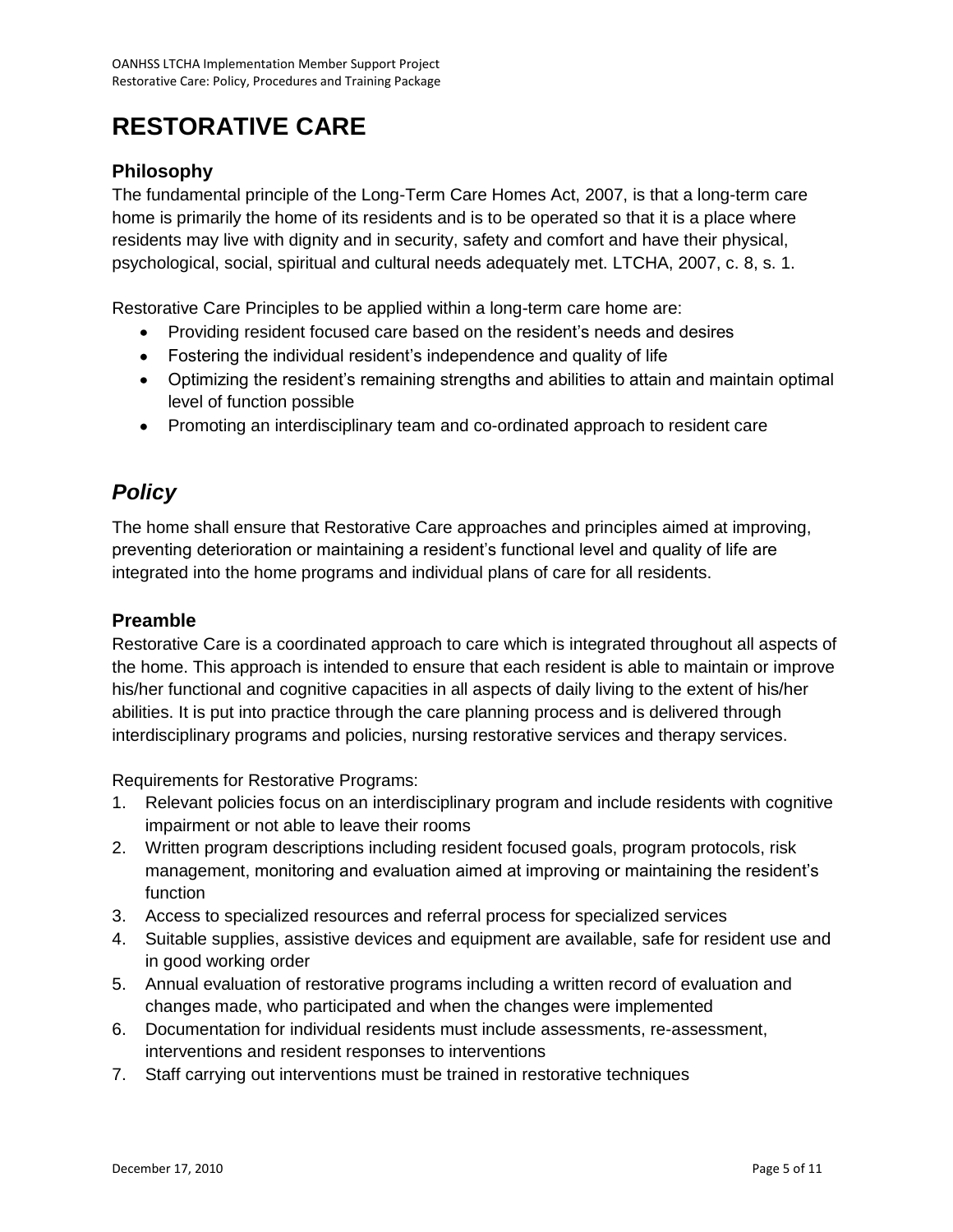- 8. Therapists providing service must be licensed under the *Ontario Regulated Health Professions Act, 1991.*
- 9. Social Workers and Social Service Workers must be registered under the *Ontario Social Work and Social Service Work Act, 1998.*

#### **Definitions**

#### Nursing Restorative Care

Nursing Restorative Care refers to nursing interventions that promote the resident's ability to adapt and adjust to living as independently and safely as is possible. This concept actively focuses on achieving and maintaining optimal physical, mental, and psychosocial functioning. The resident may receive nursing restorative services, and receive services from specialized therapy staff (e.g. occupational therapist, physical therapist, speech and language pathologist etc.).

Nursing Interventions are related to skill development or caregiver support which assist or promote the resident's ability to attain his or her maximum functional potential.

There must be an opportunity to meet program goals, to improve, maintain, or slow the decline in Activities of Daily Living (ADL) and cognitive function.

Nursing Restorative Services is a creative process requiring the co operative efforts of everyone involved with the Residents to improve the mental, physical, social condition with the objective in mind of preserving the individual's ability to enjoy life. Nursing Restorative interventions must be under the direction of an RN or RPN and evaluated by same.

Nursing Restorative Services include:

- Range of motion (active and passive)
- Bed mobility
- Transfer
- Walking
- Dressing or grooming
- Eating and swallowing
- Communication
- Amputation or prosthesis care
- Other (i.e. teaching for self care for diabetic management, self admin of medications etc)

The process of providing nursing restorative services involve setting resident focused goals and strategies in collaboration with the interdisciplinary team including Therapy Services, through the care planning process. These services must be planned, scheduled and documented in the clinical record.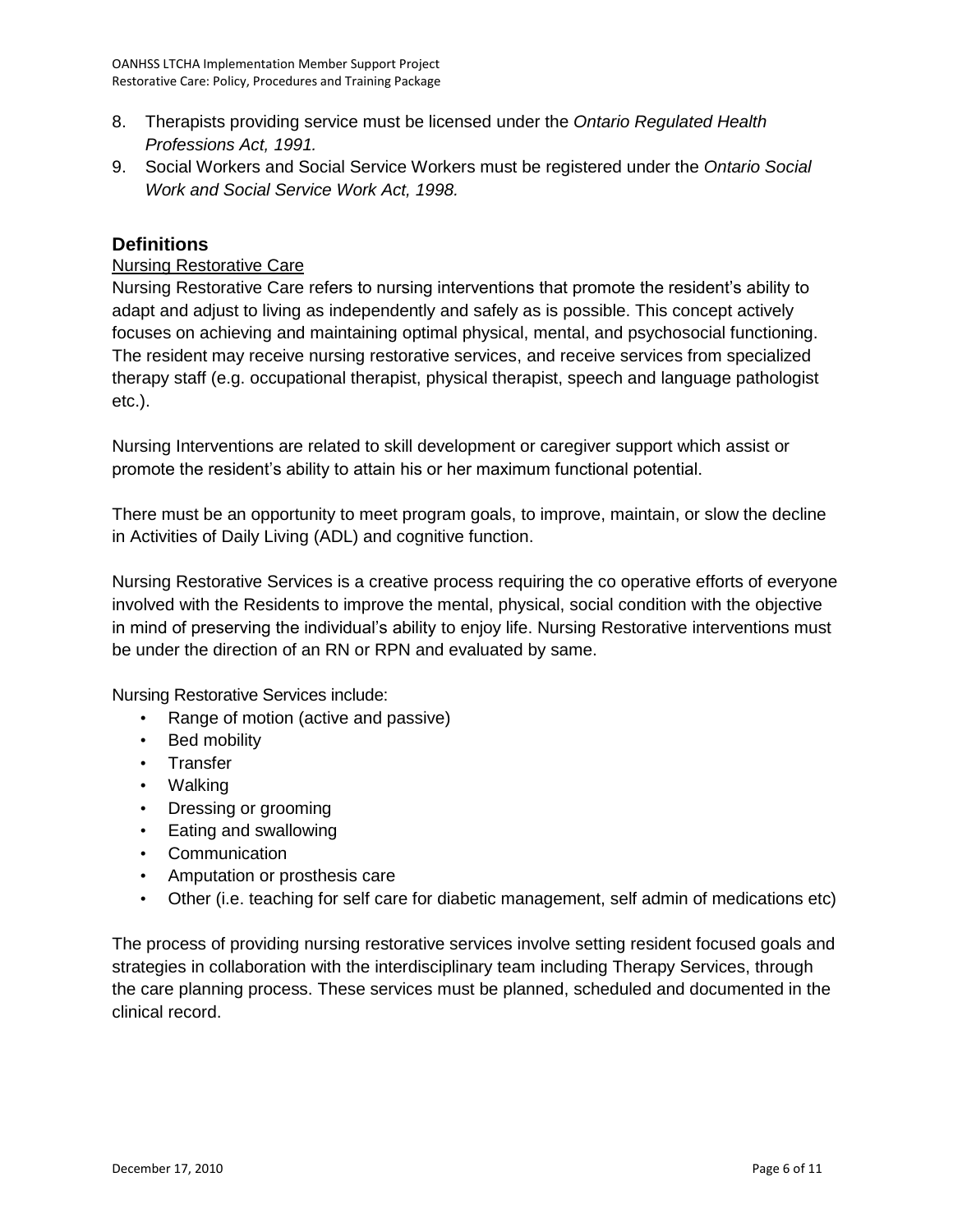#### Therapy Services

On-site therapists must be available to meet the needs of residents and may be accessed through contracted services, community resources or directly through the home. It is provided to residents on an individualized basis or in a group setting based on residents' assessed care needs.

Therapy Services may consist of consultation, education, assessment, treatment, monitoring and evaluation. Therapeutic interventions such as use of modalities, specific treatment techniques, retraining or teaching new skills to residents are usually provided by an on-site Physiotherapist (PT) or an Occupational Therapist (OT) or a Speech and Language Pathologist (SLP). These services focus on addressing a clinical issue such as illness, injury or disease. PT, OT, SLP are provided under the direction, of and evaluated by, the relevant therapist. Interventions may be carried out by the therapist or trained support personnel.

To provide therapy services, it involves setting resident focused goals in collaboration with the interdisciplinary team including Nursing and developing and implementing strategies as part of the care planning process. These services must be planned, scheduled and documented within the resident's clinical record. Another key aspect of providing therapy services is ensuring a sufficient supply of therapy equipment available at all times to meet the needs of residents.

#### Social Work and Social Services

There must be a written description of social work and social services provided in the home and the service must meet the needs of residents.

#### Transfers and Positioning

Staff shall use devices and techniques, when transferring and positioning residents, which maintain or improve, wherever possible, a residents' weight bearing capability, endurance and range of motion.

### <span id="page-6-0"></span>*Procedure*

#### **Assessment**

Functional assessment is a snapshot of how residents are currently managing daily routines, and functional status refers to the survival skills needed to negotiate everyday life. Functional assessment provides information related to whether the resident is able to do what he/she needs and wants to do and if not, why not. It monitors change over time.

- 1. A resident is assessed at admission, ongoing and at least quarterly to determine the need for interventions, monitor for potential to improve maintain his/her functional level, and to prevent deterioration.
	- MDS RAI data is used to identify potential for nursing restorative services and/or therapy services.
	- MDS RAI Outcome scales will provide evidence and support the interdisciplinary team decision.
- 2. Registered Nursing Staff collect resident's health information and determine his/her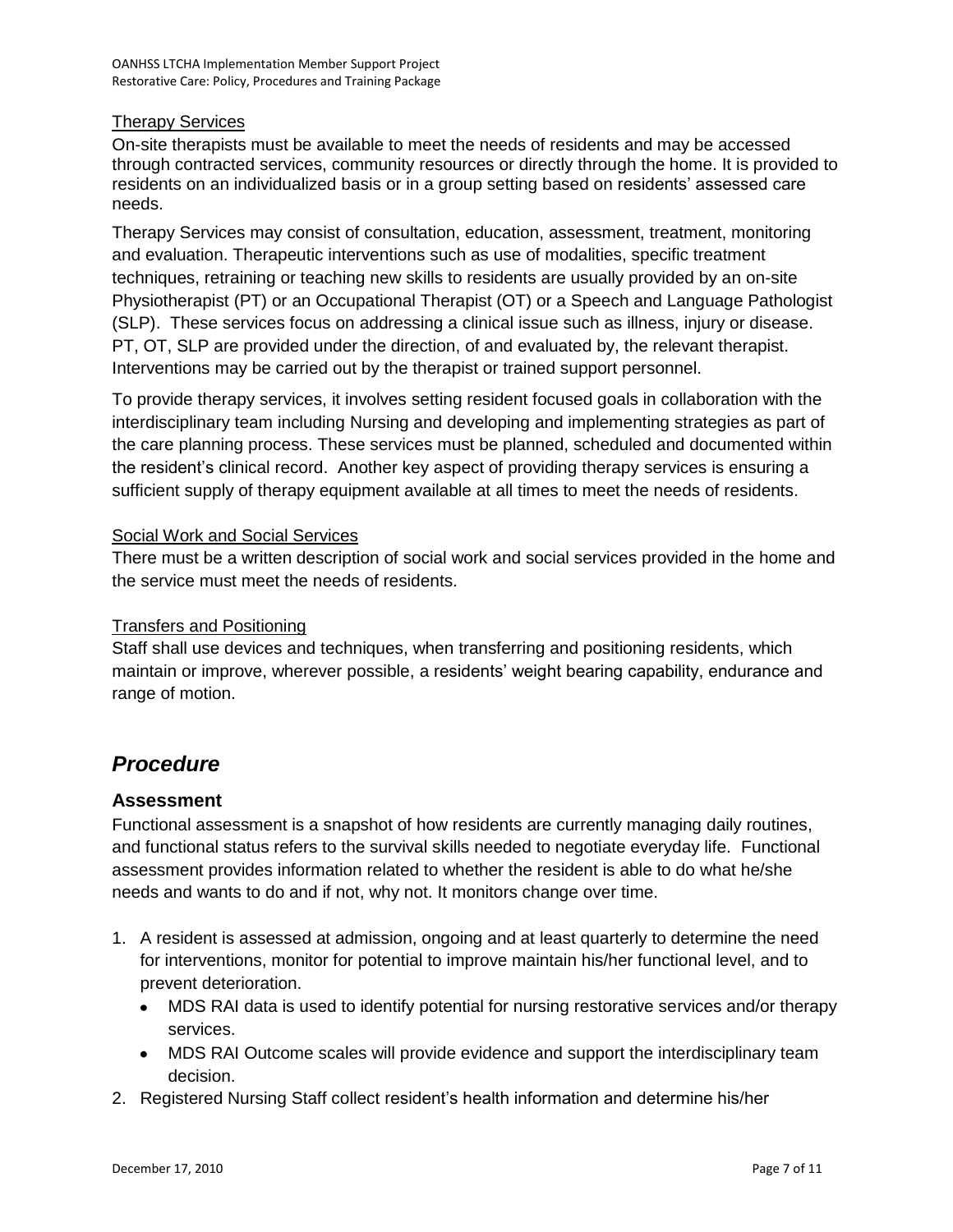functional abilities and initiate an initial care plan within 24 hours. The assessment involves, as appropriate, the resident, family or Substitute Decision Maker (SDM) and health care providers e.g. Physiotherapist. (RAI MDS –section G)

- 3. The Registered Nursing staff determines the resident's potential to benefit from the specific restorative service and the resident's interest in participating.
- 4. The Registered Nursing staff initiates and carries out referrals to specialized services (eg Therapy Services).
- 5. The interdisciplinary team identifies expected goals with the resident/SDM, individualized to the resident and recommends specific restorative programs which would benefit the resident.
- 6. Within 21 days the interdisciplinary team completes and documents the care plan and ensures that the restorative goals are mutually developed (with resident, substitute decision maker (SDM), family) and are:
	- resident specific
	- measurable
	- attainable
	- realistic
	- have a time frame for completion
- 7. The interdisciplinary team develops (as part of the care plan) and implements interventions that are safe and appropriate in order to achieve the expected goals.
- 8. Education of the resident, SDM and family must be part of the intervention implementation.

#### **Care Planning**

- 1. Develop restorative strategies including "who will do what" and when.
- 2. Who is involved, when occurs, what will be done, how it is done, where it is done.

#### **Monitor and Evaluate**

#### Quarterly Reassessment

- 1. Assessment and reassessment of the resident's status (and documented evidence of periodic assessment) is ongoing. In addition, there is the need for a quarterly review and re-assessment.
- 2. The Registered Nursing staff will seek input from the interdisciplinary team regarding the resident's progress towards achieving the expected nursing restorative goals, the effectiveness of the strategies and determine if the resident will continue in the program, if the program will be modified, if the resident has potential to benefit from another program or if the resident will be discontinued from the program.
- 3. Registered Therapists will reassess residents on their caseloads at least quarterly and more frequently as required by the resident's assessed needs as part of the care planning process with input from the interdisciplinary team, the resident/SDM.

#### Annual Reassessment

#### Individual Resident

- The resident's involvement in a nursing restorative program will be reassessed as part of  $\bullet$ the care planning process with input from the interdisciplinary team, the resident/SDM.
- The resident's involvement in Therapy Services will be reassessed as part of the care planning process with input from the interdisciplinary team, the resident/SDM.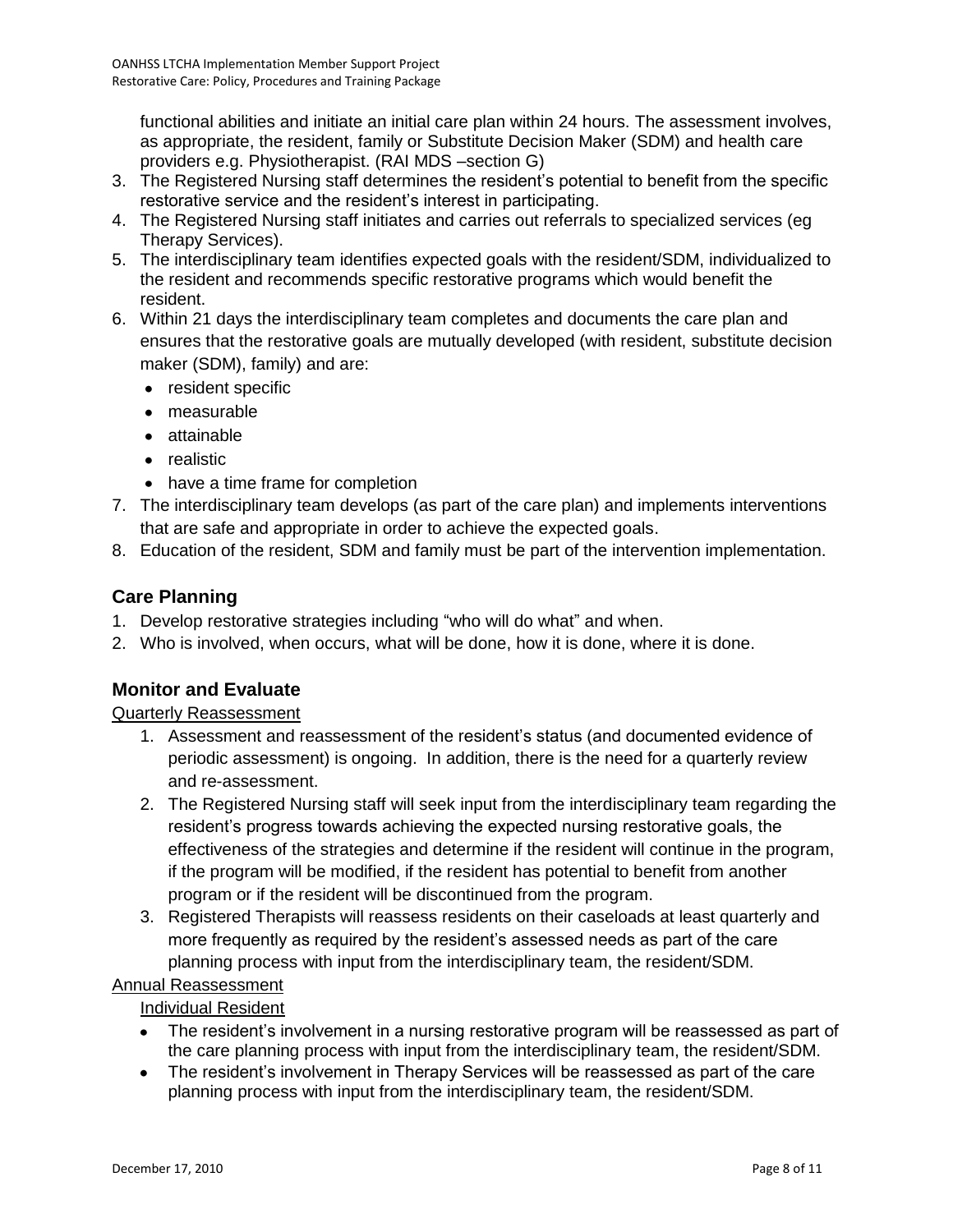#### Restorative Programs

A written record will be kept of the program review and will include:

- the name and relevant discipline of the individuals participating in the review,
- a summary of any changes arising from the review and,  $\bullet$
- an action plan outlining the timelines for the implementation of the changes.  $\bullet$

Nursing Restorative Programs and Therapy Services Programs are evaluated annually.

#### **Documentation**

Documentation of restorative care for individual residents must include the following:

- Assessment: MDS RAI,
- Flow sheets: PSW record of carrying out interventions sample attached,
- Progress as it occurs: recorded in the resident's progress notes,
- Changes in resident's status: recorded in the resident's progress notes, RAI MDS scores,
- Quarterly review: resident status recorded on the resident record.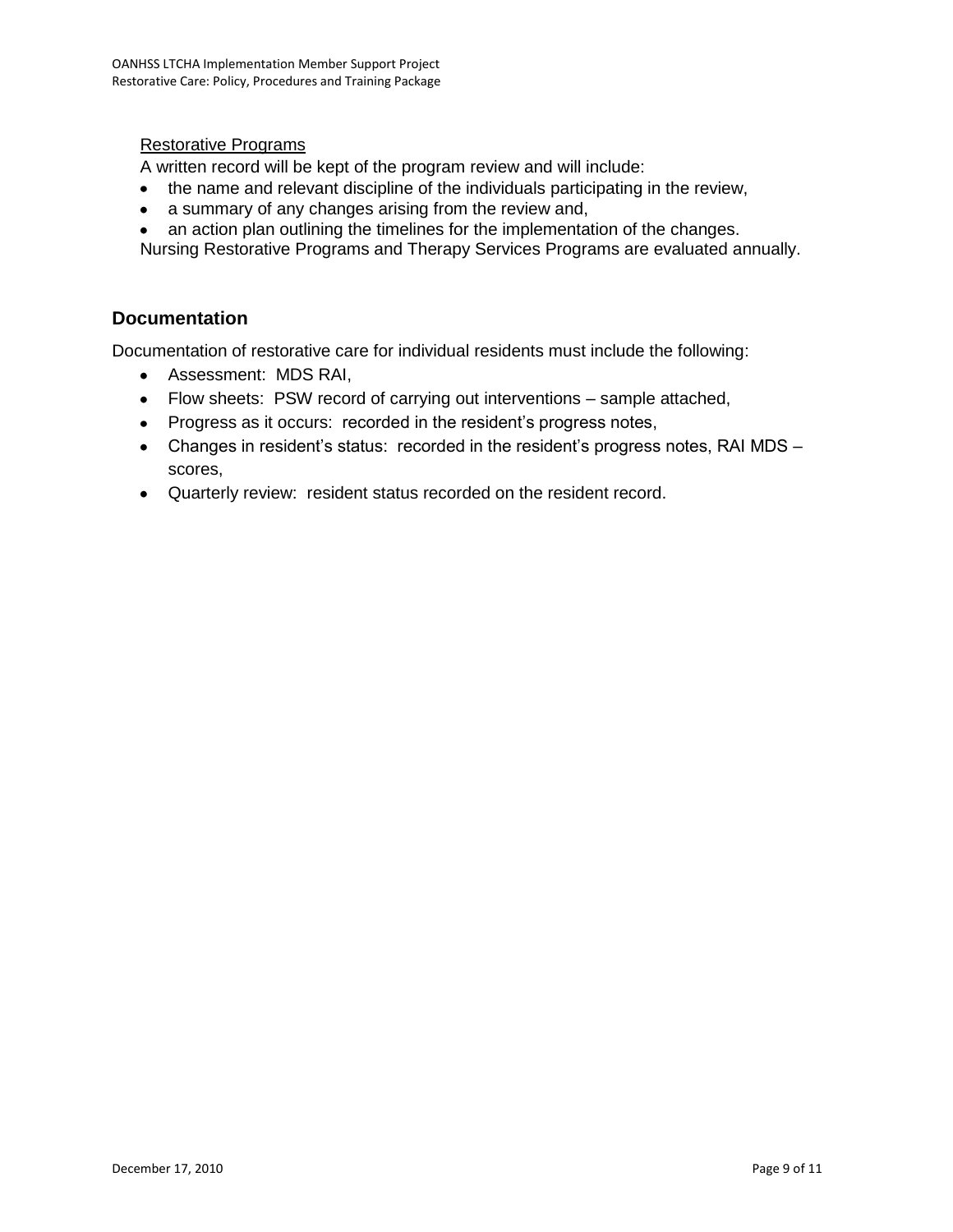## <span id="page-9-0"></span>**APPENDIX A: RESTORATIVE NURSING DAILY TRACKING FORM**

Resident Name:

| Restorative<br><b>Nursing Activity/</b><br>Intervention                                                                                                                                              | <b>Date and Minutes</b><br><b>Shifts</b> | $\mathbf{1}$ | $\overline{2}$ | $\overline{\mathbf{3}}$ | $\overline{\mathbf{4}}$ | 5 | 6 | $\overline{7}$ |  |
|------------------------------------------------------------------------------------------------------------------------------------------------------------------------------------------------------|------------------------------------------|--------------|----------------|-------------------------|-------------------------|---|---|----------------|--|
| Range of motion<br>(active and<br>passive)<br><b>Bed mobility</b><br>Transfer<br>Walking<br>Dressing or<br>grooming<br>Eating and<br>swallowing<br>Communication<br>Amputation or<br>prosthesis care | Night                                    |              |                |                         |                         |   |   |                |  |
|                                                                                                                                                                                                      | <b>Initials</b>                          |              |                |                         |                         |   |   |                |  |
|                                                                                                                                                                                                      | Day                                      |              |                |                         |                         |   |   |                |  |
|                                                                                                                                                                                                      | <b>Initials</b>                          |              |                |                         |                         |   |   |                |  |
|                                                                                                                                                                                                      | Evening                                  |              |                |                         |                         |   |   |                |  |
|                                                                                                                                                                                                      | <b>Initials</b>                          |              |                |                         |                         |   |   |                |  |
|                                                                                                                                                                                                      | <b>Total Minutes</b>                     |              |                |                         |                         |   |   |                |  |
| Range of motion<br>(active and<br>passive)<br><b>Bed mobility</b><br>Transfer<br>Walking<br>Dressing or<br>grooming<br>Eating and<br>swallowing<br>Communication<br>Amputation or<br>prosthesis care | Night                                    |              |                |                         |                         |   |   |                |  |
|                                                                                                                                                                                                      | <b>Initials</b>                          |              |                |                         |                         |   |   |                |  |
|                                                                                                                                                                                                      | Day                                      |              |                |                         |                         |   |   |                |  |
|                                                                                                                                                                                                      | <b>Initials</b>                          |              |                |                         |                         |   |   |                |  |
|                                                                                                                                                                                                      | Evening                                  |              |                |                         |                         |   |   |                |  |
|                                                                                                                                                                                                      | <b>Initials</b>                          |              |                |                         |                         |   |   |                |  |
|                                                                                                                                                                                                      | <b>Total Minutes</b>                     |              |                |                         |                         |   |   |                |  |